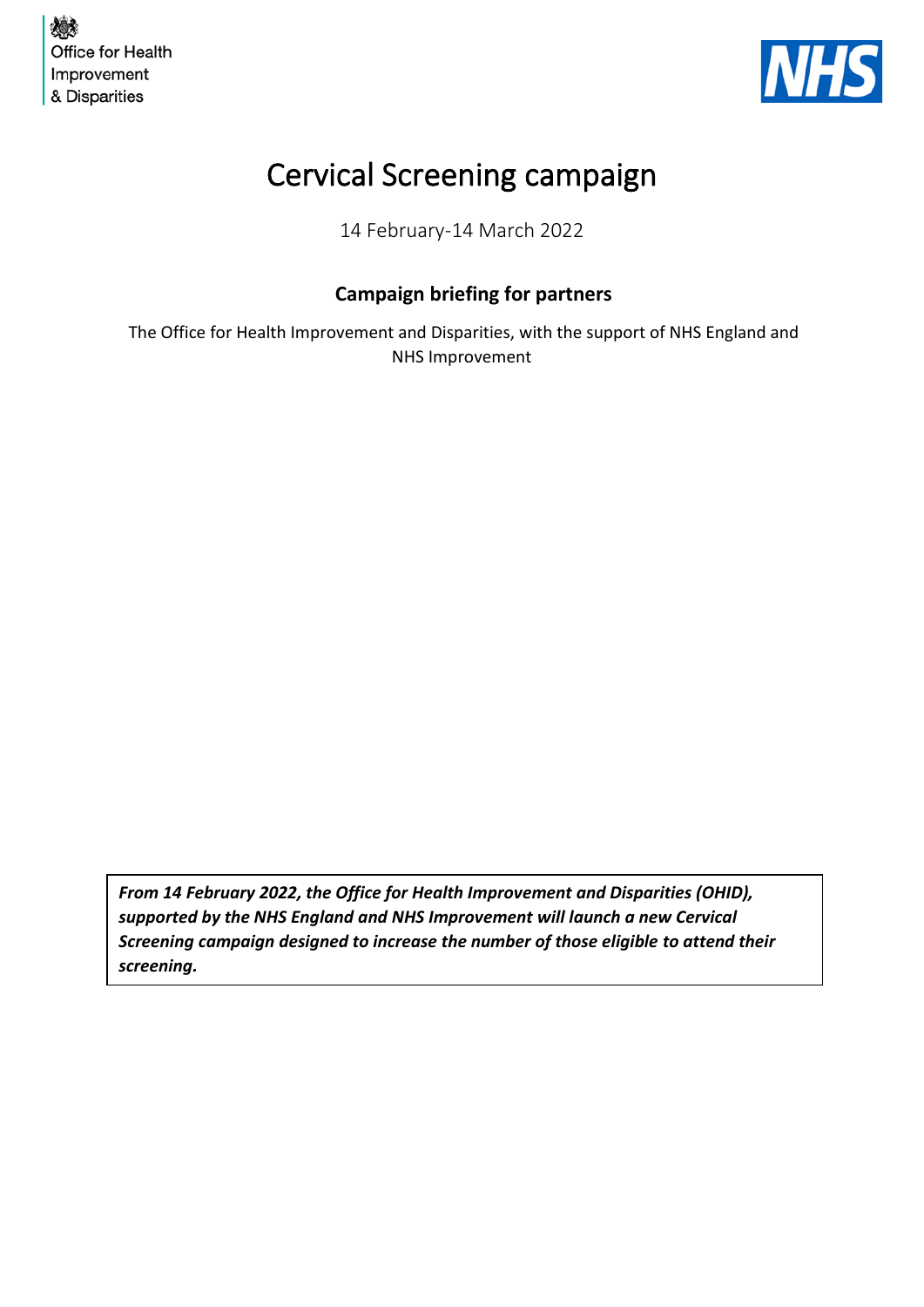Office for Health Improvement & Disparities



## Objective

The campaign will raise awareness of the risks of cervical cancer and highlight the preventative benefits of screening. It will also provide reassurance and address misconceptions around cervical screening and Human Papillomavirus (HPV) primary screening. The overall aim of the campaign is to increase the number of those eligible to attend their screening.

# Background

On 14 February 2022, the Department of Health and Social Care's (DHSC) Office for Health Improvement and Disparities (OHID), together with NHS England and NHS Improvement, will launch a national cervical screening campaign. The early diagnosis of cancer is a core part of the NHS Long Term Plan which will be achieved through several measures including maximising the number of cancers that are identified through screening.

Two women die every day from cervical cancer in England, yet it is one of the most preventable cancers. Around 2,700 women in England are diagnosed with cervical cancer each year and it is the second most common cancer amongst women under 35. $<sup>1</sup>$ </sup>

# Target Audience

The Cervical Screening campaign will encourage those eligible for screening - women and people with a cervix aged 25-64 - to respond to their cervical screening invitation letter, and to book an appointment with their GP practice if they missed their last screening.

We will also actively target sub-groups who may experience additional barriers to attending screening – ethnic minority (Black and South Asian communities) and LGBTQ+ people with a cervix.

## Campaign Activity

Running throughout England for four weeks, the campaign will include advertising on TV, video on demand, social media, and paid search, along with national and regional PR activity. The campaign will be supported by a range of commercial, third sector, NHSE, and Local Authority partners, amplifying messages to their customers, members, and colleagues.

<sup>1</sup> Cancer Registration Statistics, England 2019. Available from:

Data obtained from NCRAS, PHE. On average 2687 women were diagnosed with cervical cancer (ICD-10 C53) each year from 2017 – 2019 and 689 women died from the disease. The latest annual data is for 2019

[https://digital.nhs.uk/data-and-information/publications/statistical/cancer-registration-statistics/england-](https://digital.nhs.uk/data-and-information/publications/statistical/cancer-registration-statistics/england-2019#summary)[2019#summary](https://digital.nhs.uk/data-and-information/publications/statistical/cancer-registration-statistics/england-2019#summary)